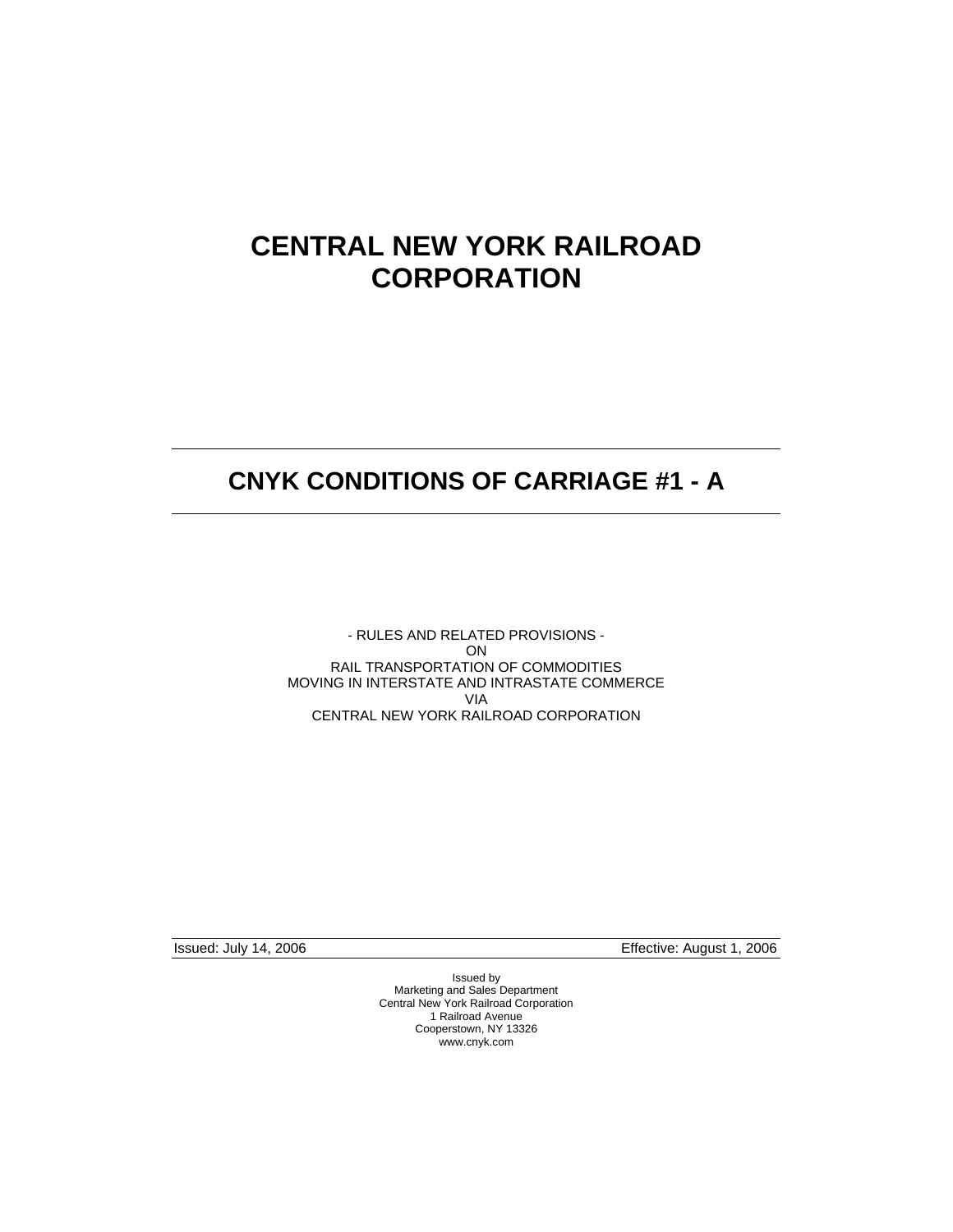## TABLE OF CONTENTS

| <b>RULE</b> | <b>SUBJECT</b>                                                    | PAGE NO.        |
|-------------|-------------------------------------------------------------------|-----------------|
|             |                                                                   |                 |
| 110         | Application of referenced tariff publications                     | $\overline{2}$  |
| 120         | <b>General Application</b>                                        |                 |
| 125         | Routing via CNYK                                                  | $2333$<br>$333$ |
| 130         | <b>Publication of Exempt Circulars</b>                            |                 |
| 140         | Absorption of Connecting Line Switching                           |                 |
| 150         | <b>Bill of Lading</b>                                             |                 |
| 200         | <b>Transportation Services</b>                                    |                 |
| 210         | Unloading and release of equipment at destination                 | 4               |
| 230         | Transportation charges to apply                                   | 4               |
| 240         | Transit, Diversion, Reconsignment                                 | 4               |
| 250         | Payment of Transportation Charges                                 | 5               |
| 280         | Overcharge, over collection or duplicate payment claim provisions | 6               |
| 290         | Carrier Liability - Loss and Damage to Lading                     | 6               |
| 300         | <b>Extension of Credit</b>                                        | $\overline{7}$  |
| 310         | <b>Mechanical Protective Service</b>                              | 7               |
| 320         | <b>Charges for Mechanical Protective Service</b>                  | 8               |
| 330         | <b>Mixed Carload Shipments</b>                                    | 8               |
| 420         | Aggregate Rule                                                    | 8               |
| 430         | Intermediate Rates                                                | 8               |
| 440         | Alternation of Rates at Varying Minimum Weights                   | 8               |
| 480         | Private Equipment                                                 | 9               |
| 500         | Change in Provision                                               | 9               |
| 520         | <b>Security Seals</b>                                             | 9               |
| 600         | <b>Tariff Station Groups</b>                                      | 10              |
|             |                                                                   |                 |

Issued: July 14, 2006 Effective: August 1, 2006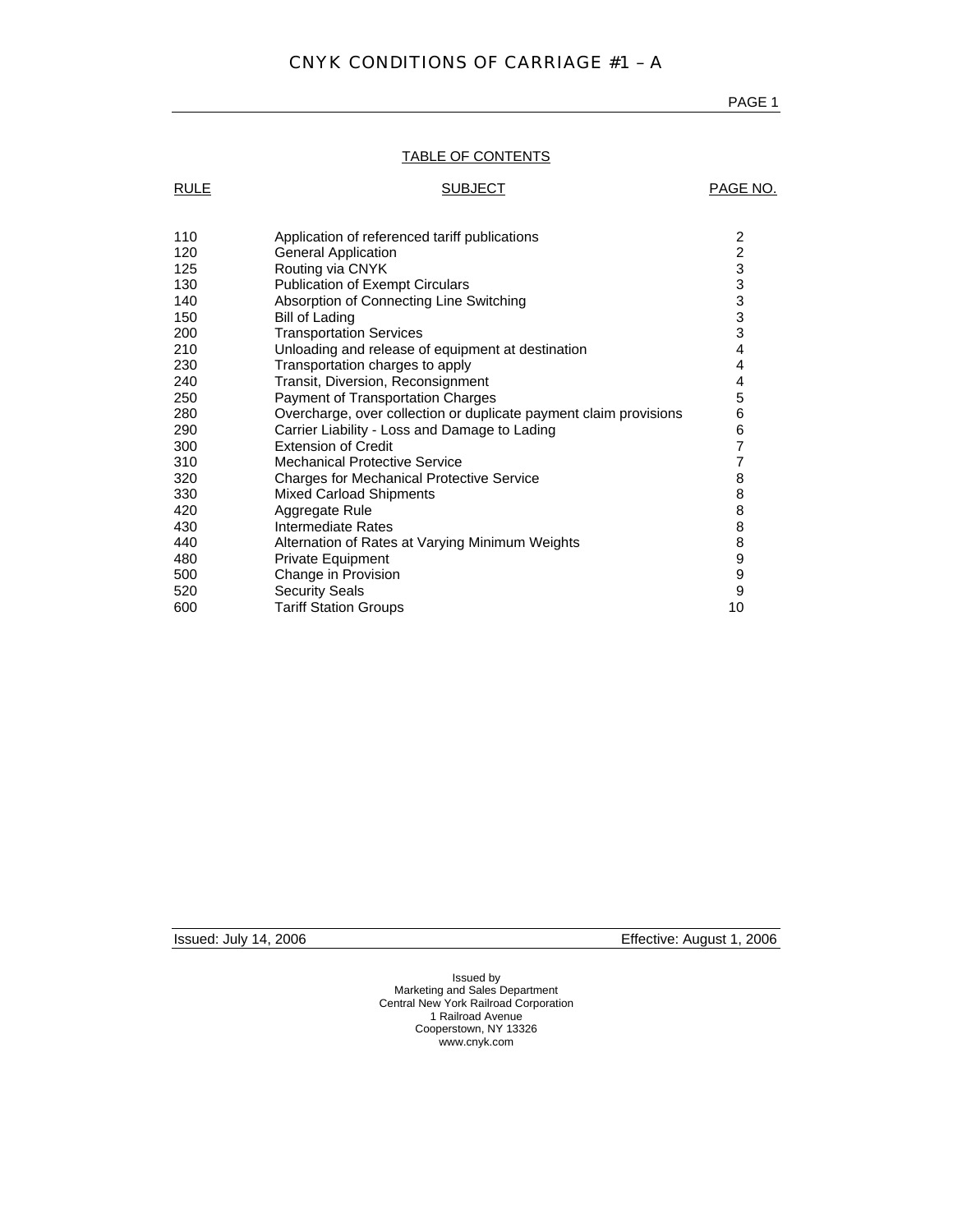## **RULE 110 - APPLICATION OF REFERENCED PUBLICATIONS**

The rules, regulations, charges and allowances of the following named publications shall, along with the terms of service specified herein, apply to all rail transportation undertakings of CNYK as specified in Rule 120 herein except where inconsistent with a provision of this document or other contractual terms specifically agreed to by CNYK and users of transportation services or otherwise inapplicable under their own terms.

| AAR 2 -- Hazardous Materials Shipping Descriptions (49-series STCC numbers) |                  |
|-----------------------------------------------------------------------------|------------------|
| <b>Bureau of Explosives Rules</b>                                           | BOE 6000 Series  |
| Demurrage Rules and Charges                                                 | CNYK 8003 Series |
| Heavy Duty Flat Car Charges                                                 | RPS 6740 Series  |
| Mileage Allowance and Rules                                                 | RPS 6007 Series  |
| <b>CNYK Mileage</b>                                                         | CNYK 6000 Series |
| <b>CNYK Switching</b>                                                       | CNYK 8001 Series |
| Official Railway Equipment Register                                         | RER 6412 Series  |
| Open and Prepay Station List                                                | OPSL 6000 Series |
| Perishable Protective                                                       | PPT 619 Series   |
| Rail re-organization, rerouting, etc.                                       | RRRA 6000 Series |
| <b>Standard Transportation Commodity Code</b>                               | STCC 6001 Series |
| Uniform Freight Committee                                                   | UFC 6000 Series  |

References to specific publications herein include successor publications.

## **RULE 120 - GENERAL APPLICATION**

The provisions of this Document apply to transportation when such transportation originates on CNYK and moves under single line or single factor joint line through rates offered by CNYK itself or in conjunction with a connecting railroad as an exempt rate or as a regulated common carrier rate and to the CNYK portion of through movements under AAR Accounting Rule 11 or other combination or proportional exempt or common carrier rates. In the absence of a separate contract specifically covering the transportation, the terms and conditions of this Document constitute a unilateral offering of such terms and conditions of a bilateral contract between CNYK and its connecting lines on the one hand, and the user of the transportation service on the other upon acceptance by such user. Tender of shipments to the originating carrier shall constitute acceptance of the terms of service in this Document, as well as the exempt or common carrier rate.

When CNYK is not the originating carrier, but does participate in a movement under single factor, joint through rates, the Conditions of Carriage or comparable offering of the originating carrier shall, along with the exempt or common carrier rates, apply to such transportation performed by CNYK unless specified otherwise in the terms of a rate quotation or separate contract specifically covering the transportation involved. When such originating carrier does not issue or have in effect such an offering, the terms of service contained herein shall apply.

Issued: July 14, 2006 Effective: August 1, 2006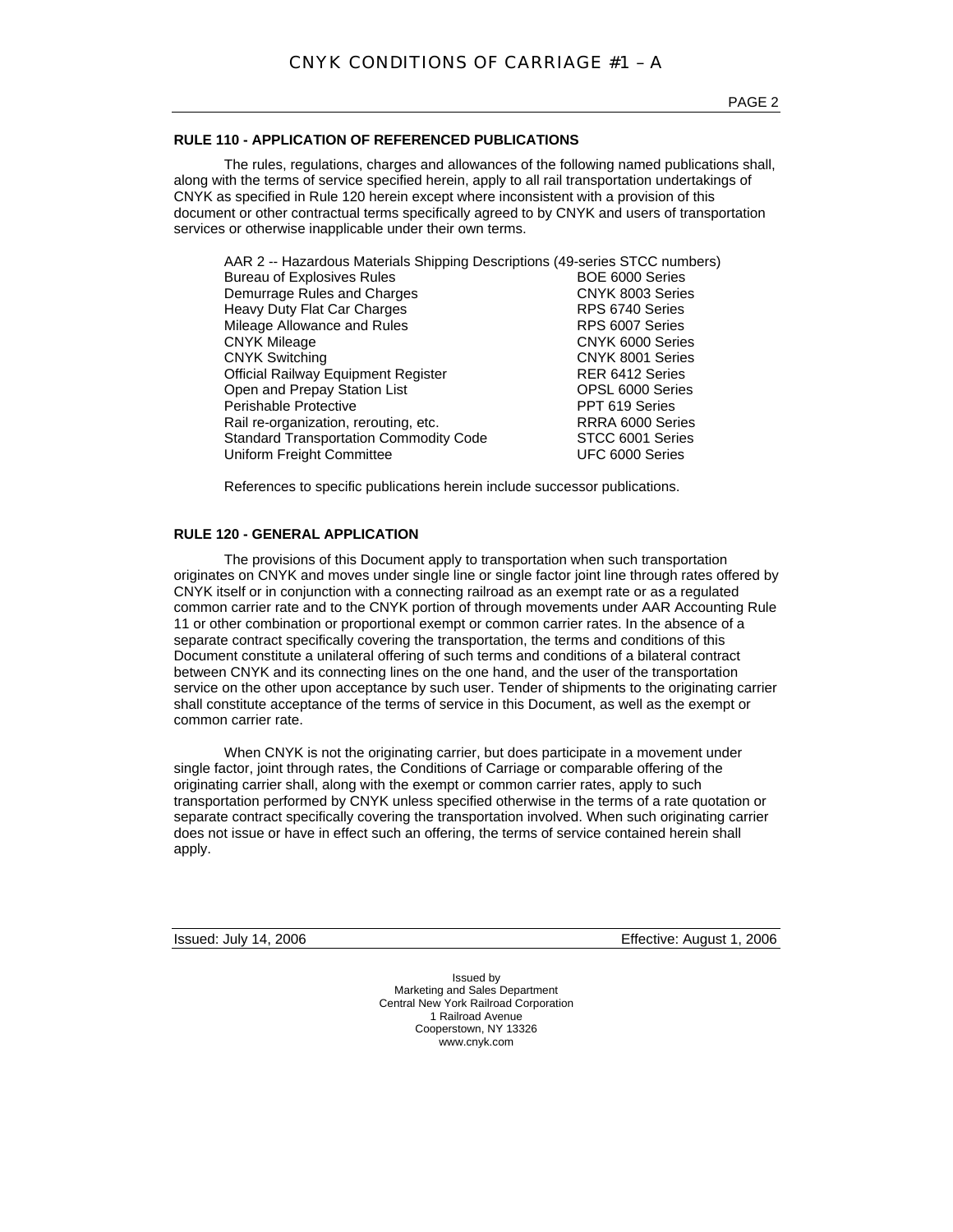## **RULE 125 - ROUTING VIA CNYK**

Rates applicable via CNYK apply only over the most direct lines of CNYK, forming the shortest possible CNYK mileage, from the first point at which CNYK receives the shipment (from consignor or other railroad) to the last point at which CNYK delivers the shipment (to consignee or other railroad). CNYK reserves the right to actually handle shipments via any route over CNYK lines. If customer directs movement over CNYK lines where mileage exceeds the shortest possible CNYK distance, shipment will be subject to a combination of rates applying via the route requested by customer.

## **RULE 130 - PUBLICATION OF EXEMPT CIRCULARS**

As specified in Rule 120 herein, the exempt circular of the originating carrier for movements under joint single factor through rates applies. When the originating carrier does not issue or have in effect an exempt circular, the CNYK circular shall apply.

#### **RULE 140 - ABSORPTION OF CONNECTING LINE SWITCHING**

All stations on the CNYK are closed to reciprocal switching except as otherwise noted in CNYK 8001 – Series.

#### **RULE 150 - BILL OF LADING**

Services provided by carrier(s) subject to the conditions of this offering shall also be subject to the terms of the Uniform Bill of Lading as contained in the Uniform Freight Classification UFC 6000 Series referred to herein in Rule 110, subject to such modifications as may from time to time be established under separate agreement and irrespective of whether a Bill of Lading is actually executed pursuant to Rule 200. Where provisions specifically provided in this offering conflict with Bill of Lading provisions themselves as contained in the said Uniform Freight Classification, provisions of this offering shall apply.

## **RULE 200 - TRANSPORTATION SERVICES**

Shipper will notify CNYK when loading of equipment is completed. Unless otherwise mutually agreed upon by Shipper and CNYK, Shipper shall prepare and both parties shall execute bill of lading specified in Rule 150 herein to cover the line haul transportation service requested by shipper. CNYK will arrange for transportation and delivery in accordance with instructions shown on the bill of lading and other conditions mutually agreed upon by the parties. Shipper will arrange separately with CNYK independent of the bill of lading for weighing, switching, or other services to be performed by CNYK, or by or on the lines of a carrier other than CNYK. Unless specifically agreed to by CNYK, CNYK will not be liable for any loss, damage, cost or expense arising in connection with services performed by others.

Issued: July 14, 2006 Effective: August 1, 2006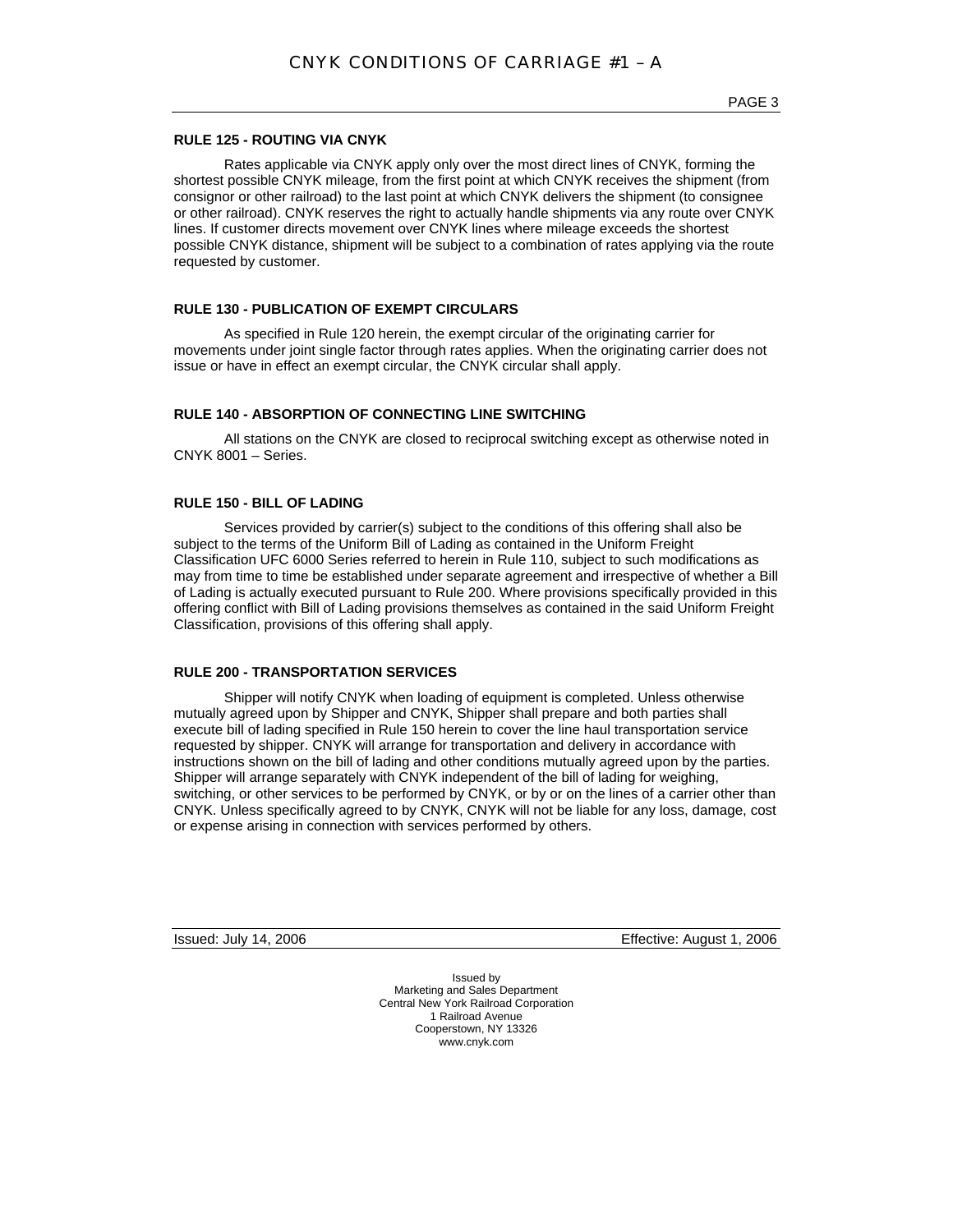## **RULE 210 - UNLOADING AND RELEASE OF EQUIPMENT AT DESTINATION**

Upon arrival and placement of equipment for unloading at destination consignee will be responsible for unloading equipment in a manner which does not damage equipment, and for releasing equipment in a condition suitable for reloading by another shipper. If consignee refuses or fails to remove all lading, dunnage blocking, bracing, strapping, debris or other material that was part of the inbound shipment, secure interior loading devices, and close doors, the railroad which discovers such failure may undertake to remedy such failure and the consignee will be responsible for reimbursing the railroad which performs such work for the cost thereof, including without limitation the cost of any switching associated with such work. Otherwise, applicable demurrage, detention and storage charges shall continue to apply until equipment is released to delivering carrier in clean condition or upon completion of any action by the delivering carrier to remedy the consignee's failure.

In order for cars to be considered released, consignee must advise the agent of the delivering railroad by telephone or fax on such form mutually agreed upon by the delivering railroad and consignee that equipment is unloaded and available for release. Information provided by consignee must include identity of consignee, name of person furnishing data and car initial and number. Delivering carrier will maintain the record of such information and shall also note on said record the date and time of receipt and identity of the person receiving the information. Equipment will be considered released on the date and time advice is received from the consignee.

### **RULE 230 - TRANSPORTATION CHARGES TO APPLY**

The charges applicable to the transportation from origin to destination will be those agreed upon by contract or quotation in effect an the date the equipment is actually or constructively placed for loading as reflected on the bill of lading. Any alteration, addition or erasure in the bill of lading made without special notation thereof of an CNYK agent shall be without effect, and the rate agreed upon by contract or quotation as originally reflected in the bill of lading shall be the applicable rate.

If upon inspection it is ascertained that the commodity shipped is not as described on the bill of lading or other shipping document, CNYK at its option may return such shipment to shipper at origin at a charge equal to the charge that would have applied had the commodity been properly described and transported to the destination named in the bill of lading; or CNYK may choose to move said shipment to the destination named in the bill of lading or other shipping document at the transportation rate quoted or otherwise agreed upon plus (+) an additional charge of \$200.00.

## **RULE 240 - TRANSIT, DIVERSION, RECONSIGNMENT**

Except as specifically agreed upon, CNYK will not provide transit but will provide diversion or reconsignment. Provisions of Rules 29 and 24 of UFC 6000-Series will not apply.

Issued: July 14, 2006 Effective: August 1, 2006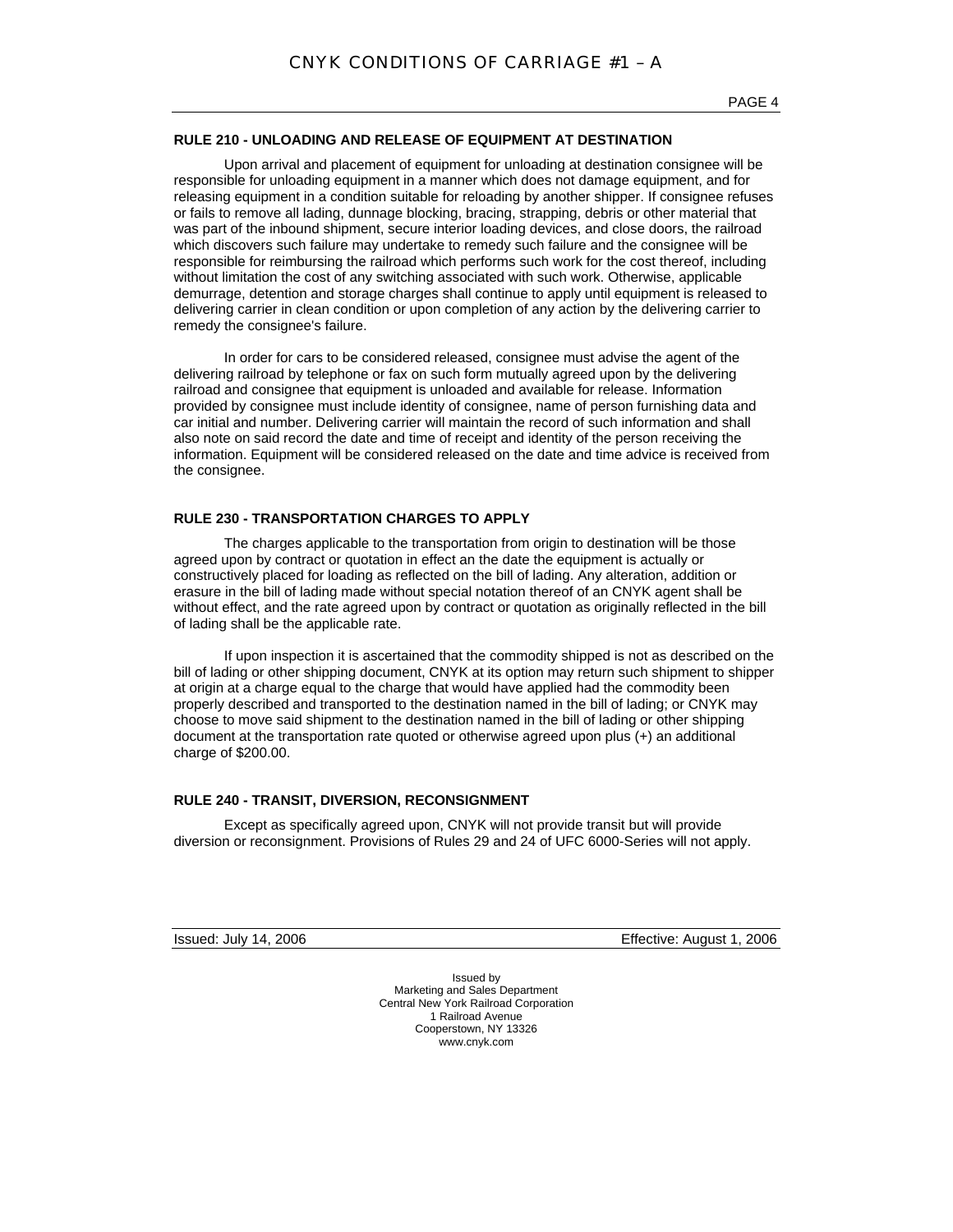## **RULE 250 - PAYMENT OF TRANSPORTATION CHARGES**

Shipper or consignee shall be liable for payments of the transportation charges accruing on a shipment, and nothing herein shall limit the right of CNYK to require at time of shipment the prepayment or guarantee of charges. Shipper will pay CNYK if shipment is prepaid, or be responsible for payment if shipment is made collect, and pay immediately upon presentation of a bill therefore by CNYK. If shipper or consignee has entered into an agreement for credit with CNYK, the terms and conditions of the credit agreement will supersede any prepayment or payment upon demand requirement. If transportation charges have not been prepaid, or shipper or consignee has not entered into an agreement for credit with CNYK, CNYK shall not make delivery of the shipment without payment or guarantee by shipper or consignee of all charges. Placement of equipment by CNYK under credit agreement for unloading shall be deemed acceptance of shipment. Acceptance of shipment by consignee or beneficial owner shall be deemed acceptance of responsibility for payment of all charges accruing on the shipment, including detention and switching services performed at destination. Such payment shall be in U.S. money and will not be reduced to offset claims, damages to property, or for other reasons.

CNYK required method of transportation charges in the form of freight bill payment is through Electronic Funds Transfer (EFT). With EFT freight bill payments are made without generating unnecessary paper and mailing expenses.

EFTs are initiated through the Automated Clearing House (ACH) operation of the Federal Reserve Bank. Three EFT options are available:

- 1. ACH Debits CNYK charges your company's bank account
- 2. ACH Credits your company sends payment to CNYK' s bank account
- 3. Fed-Wire Transfers your company sends payment and remittance detail to CNYK' s bank account

To initiate an EFT agreement, contact the CNYK accounting department at 607-547-2555 to obtain the necessary forms. Upon completion, fax the EFT agreement to 607-547-6249, or mail it to:

CNYK – Accounting Department 1 Railroad Avenue Cooperstown, NY 13326

If you have questions about establishing credit, freight bill receipt or payment preferences, or if you do not have internet access, call our Accounting Department at 607-547-2555.

Issued: July 14, 2006 Effective: August 1, 2006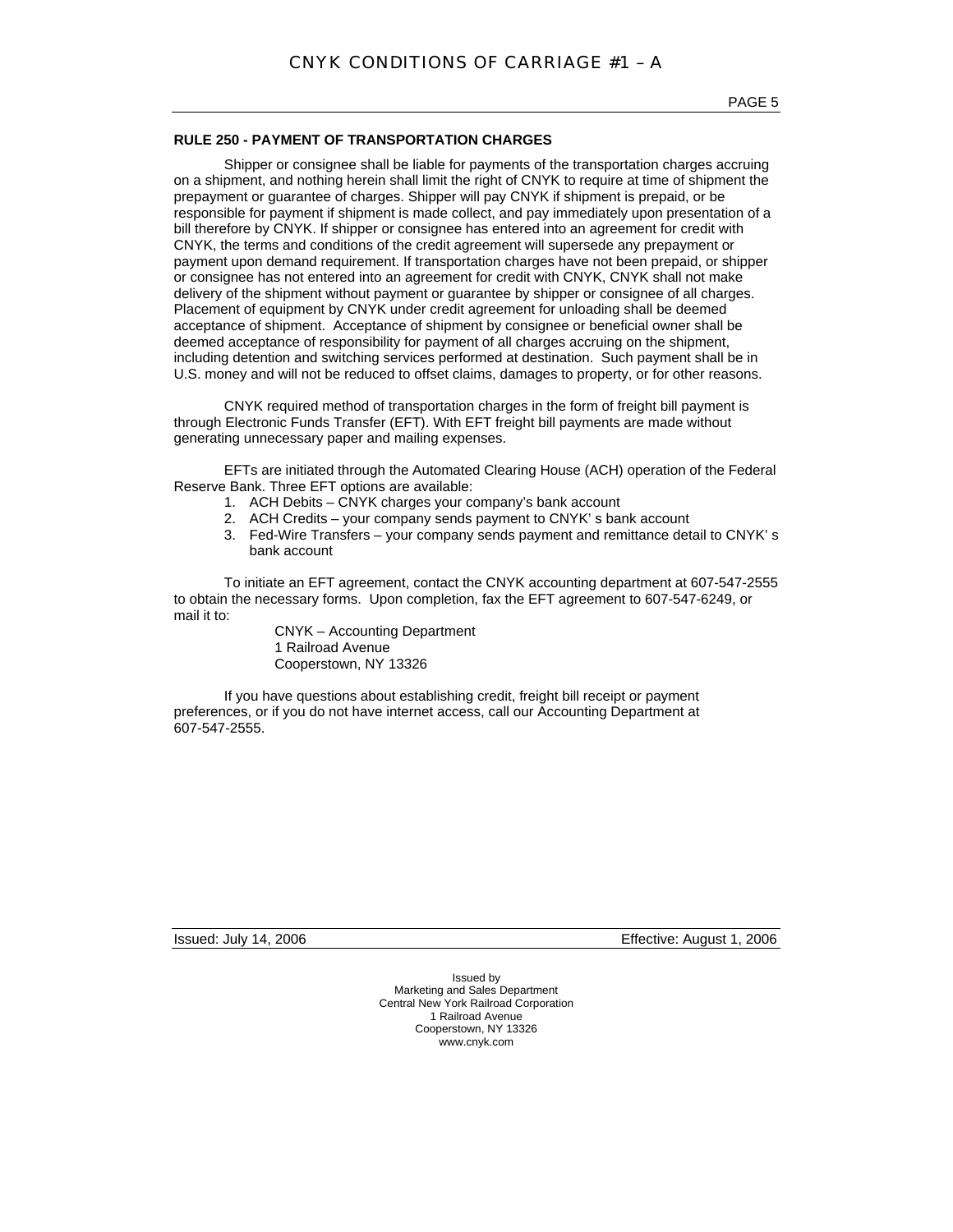## **RULE 280 - OVERCHARGE, OVER COLLECTION OR DUPLICATE PAYMENT CLAIM PROVISIONS**

CNYK will accept a whole or partial claim for overcharge, over collection or duplicate payment only if the claim is in writing and contains sufficient information for CNYK to conduct an investigation, including the name of the claimant, which must be the payer; his claim number; the amount of the claim; the original freight bill; freight bill payment information and supporting documents which show, among other things, that CNYK collected all of the charges at issue and, in the case of overcharges, the rate, weight, commodity, description and supporting authority (quotation, etc.) claimed to be applicable. The claim must be filed within eighteen (18) months of the date of delivery or tender of delivery by CNYK or delivering rail carrier of the subject shipment.

Where movements over CNYK form a segment of a through movement involving other carriers and time limitations for filing overcharge claims differ among the carriers involved in the through movement, the time limitation contained in the comparable offering of the origin carrier will apply for overcharge claims against CNYK.

## **RULE 290 - CARRIER LIABILITY - LOSS AND DAMAGE TO LADING**

Carriers will assume liability for loss and damage under the terms of 49 USC 11706 and the terms of the Uniform Bill of Lading as specified in Rule 150 herein. Where provisions maintained by other railroads parties to the through route differ from those provided herein, the liability assumed by the origin carrier will apply.

Except where inconsistent with the liability assumed by the origin rail carrier on a through route as provided for in the first paragraph of this Rule 290, no party shall file with CNYK and CNYK shall have no responsibility for any claim for loss or damage to lading having a value of less than two hundred and fifty dollars (\$250.00) per claim.

Issued: July 14, 2006 Effective: August 1, 2006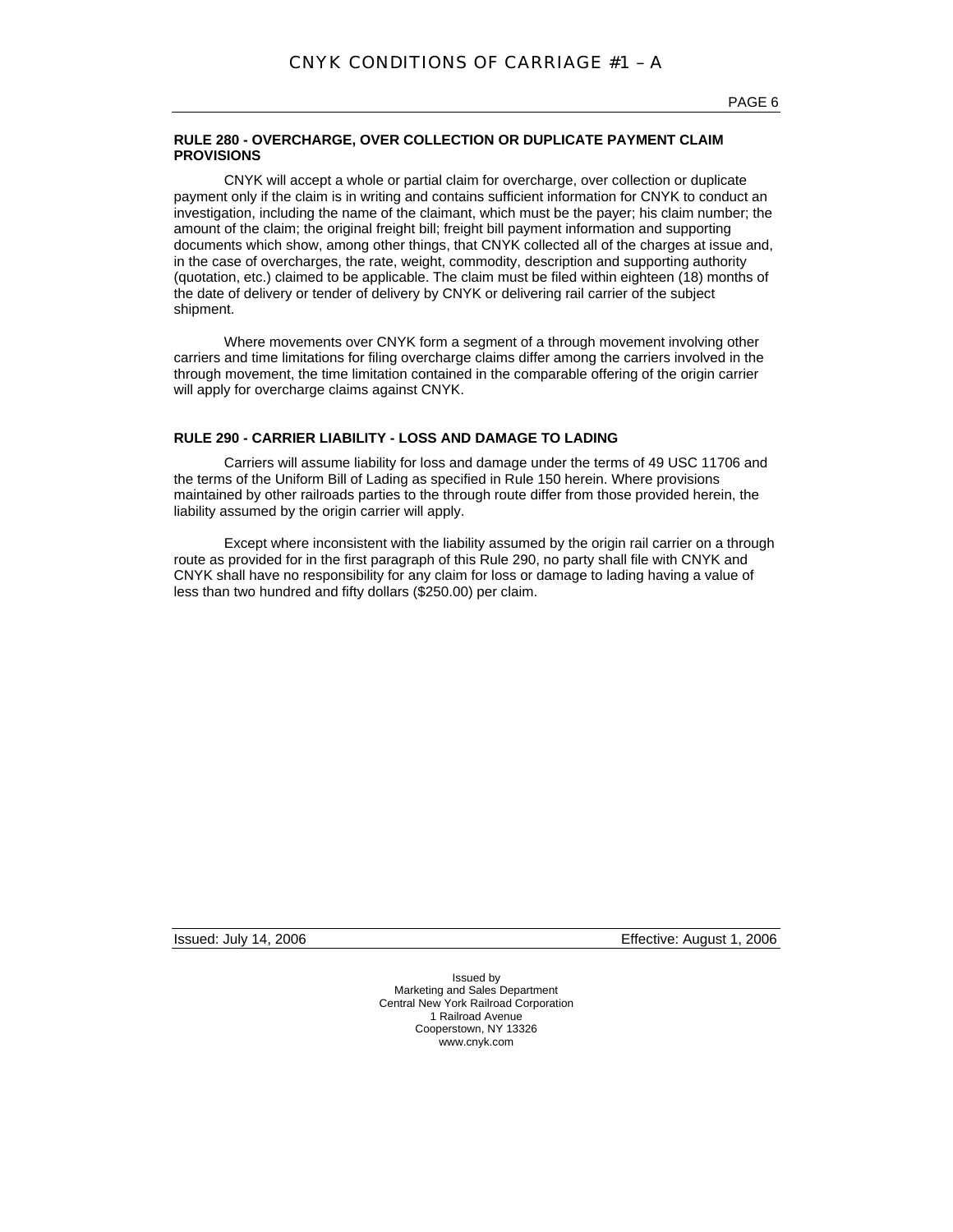## **RULE 300 - EXTENSION OF CREDIT**

Unless established prior to shipment, no credit shall be provided for the party paying the transportation charges.

CNYK requires all customers who are responsible for freight bills to apply for credit. This policy applies to shippers, receivers and third parties. CNYK' s credit terms are fifteen (15) days, which begin with the date of the freight bill and end with the payment due date.

To establish credit with the CNYK, contact our accounting department at 607-547-2555, complete the form and fax it to 607-547-6249 or mail it to:

CNYK - Accounting Department 1 Railroad Avenue Cooperstown, NY 13326

Once we receive your application, we will fax notification of approval or disapproval of credit to you within 72 business hours.

If you have not established credit with us, two policies apply:

- For prepaid shipments freight and other accrued transportation charges must be paid prior to release of the shipment to the railroad.
- For collect shipments all transportation charges must be paid prior to placement of the shipment at the destination.

## **RULE 310 - MECHANICAL PROTECTIVE SERVICE (MPS)**

Shipments requiring protection from heat or cold will be handled in accordance with rules and provisions (other than charges), for protective services as set forth in Perishable Protective PPT 619 Series publication referred to in Rule 110 herein or offerings of owners of the MPS equipment. Mechanical protective services, including detention of equipment, are separate and distinct services, and charges therefore will be in addition to charges applicable for line haul and other transportation services. (See Exception)

EXCEPTION: CNYK will not provide portable heater service. To the extent cars are received from connections with heaters already installed, such heaters will be allowed to move through to destination.

Shipper shall specify on the bill of lading whether the commodities loaded in equipment are perishable in nature requiring protection against heat or cold. If no such specification is made, CNYK shall not be responsible for any loss or damage arising from the lack or failure of such protection.

Subject to the conditions of this rule for shipper owned or leased cars where mechanical protective service is required, CNYK will provide reasonable maintenance to mechanical protective service (MPS) units including minor repairs, fuel oil, lubrication and other supplies. The expense of operating the MPS units will be borne by the shipper, and the actual cost of labor for any maintenance, service or repairs, and for material (plus 15% material handling charge), fuel oil, lubricating oil and all other supplies furnished to such MPS units shall be billed against the shipper directly by the railroad incurring the cost of furnishing such services.

Issued: July 14, 2006 Effective: August 1, 2006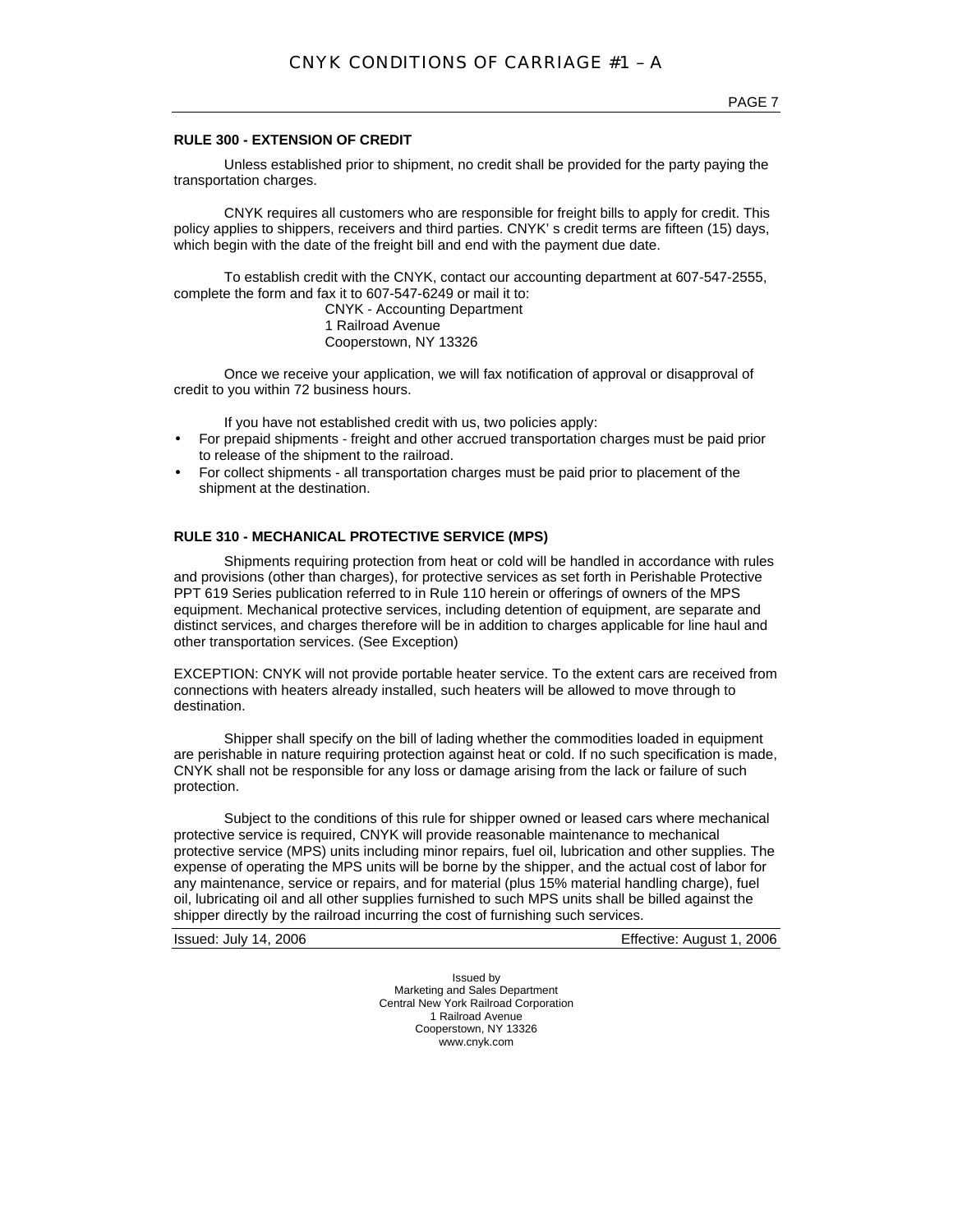## **RULE 320 - CHARGES FOR MECHANICAL PROTECTIVE SERVICES**

Unless otherwise provided in the application of line-haul transportation rates, carload shipments originating on CNYK do not include protective service charge. To determine the charge applicable for mechanical-protective service, apply charges specified in offerings of the owners or lessees of the MPS equipment.

#### **RULE 330 - MIXED CARLOAD SHIPMENTS**

Except as may otherwise be provided in individual contracts or quotations, when two or more commodities for which the same or different ratings or rates apply are shipped in a single carload, and the weight of the predominant article is 95 per cent or more of the total weight of the shipment, the rate to be assessed on the entire shipment will be that applicable on the predominant article.

#### **RULE 420 - AGGREGATE RULE**

Except as otherwise specifically provided in individual contracts or rate quotations, rates are not subject to any rule that permits the application of a combination of intermediate rates via a route that a joint through rate applies.

#### **RULE 430 - INTERMEDIATE RATES**

Except as otherwise specifically provided in individual contracts or rate quotations, rates are not subject to any rule that authorizes application of rates at intermediate points of origin or destination.

#### **RULE 440 - ALTERNATION OF RATES**

Customer-specific rates (contracts or specific quotes) will take precedence over open or noncustomer-specific rates (general quotes). Within each of those two categories, point-to-point rates will apply regardless of any group or scale rates available, and group rates will be applied to the exclusion of any scale rates.

Where a rate authority contains more than one carload rate at varying minimum weights for the same movement, the rate at the actual or minimum weight, whichever is higher, that produces the lowest charges for that authority will apply.

Unless otherwise agreed upon by CNYK and the purchaser of transportation subject to this publication, where CNYK can serve both shipper and receiver (either directly or through switching by another carrier), CNYK single-line rates will apply to the exclusion of any joint-line rates that could under their terms apply via CNYK.

In addition, unless otherwise agreed upon by CNYK and said purchaser of transportation, where there is in effect a through rate from origin to destination such through rate will apply to the exclusion of any combination of local and/or joint-line rates.

Issued: July 14, 2006 Effective: August 1, 2006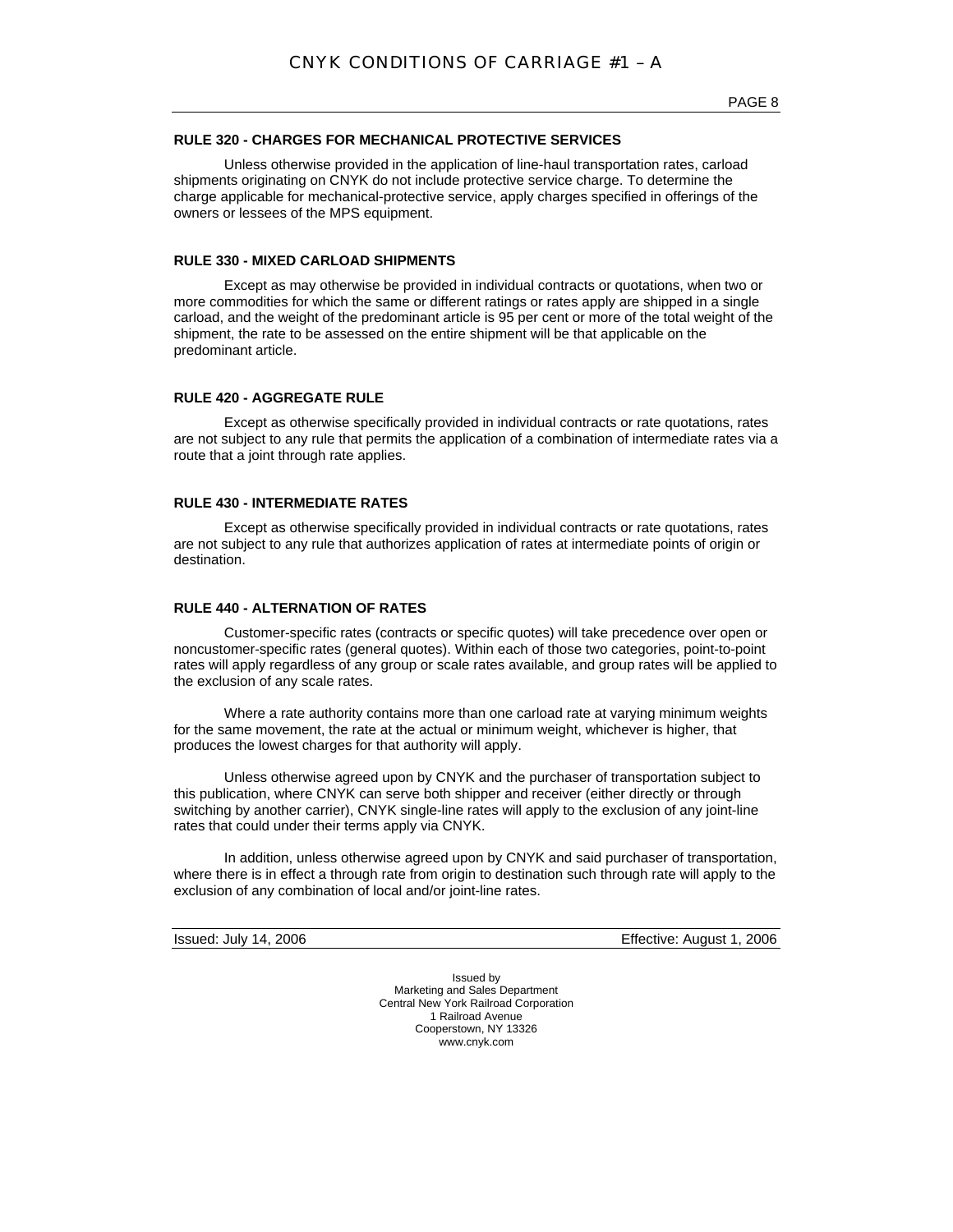## **RULE 480 – PRIVATE EQUIPMENT**

If equipment used for transportation under this Contract is owned or leased and provided by or on behalf of User ("Private Equipment"), such equipment shall comply with all applicable laws, rules and regulations, including, but not limited to, applicable hazardous materials regulations of the United States Department of Transportation as published in Title 49 of the Code of Federal Regulations, as amended, supplemented and revised from time to time, provided that such compliance shall not relieve User of other obligations and duties under this Offering. Such Private Equipment shall be in serviceable condition for the safe transportation of Commodity over rail lines. Notwithstanding any other provisions in this Rule, User shall indemnify and hold harmless CNYK for all losses, including, without limitation, attorneys' fees and other costs of litigation, damage or injury to the extent caused by failure of such Private Equipment.

## **RULE 500 - CHANGE IN PROVISION**

Subscribers to this offering will be provided with notification via internet e-mail of any changes made to provision herein. Copies of this offering are available via the internet at www.cnyk.com.

## **RULE 520 – SECURITY SEALS**

CNYK neither inspects shipments for seals or security devices intended to prevent unauthorized access to a shipment nor determines when a security device is appropriate. In the event that a shipment requires special security measures (such as high security seals, shrinkwrap, paper coverings and the like) to insure its integrity against contamination, theft, and unauthorized entry, it is the duty of the shipper to determine and take the appropriate security measures. Documentation of the application of security devices at shipment origin is the responsibility of the shipper. In determining the extent, if any, of CNYK' s responsibility as a common carrier for loss, damage or liability to a shipment, the absence of or damage to a seal without physical evidence of contamination, loss or theft does not establish injury, loss or damage to a shipment.

Issued: July 14, 2006 Effective: August 1, 2006